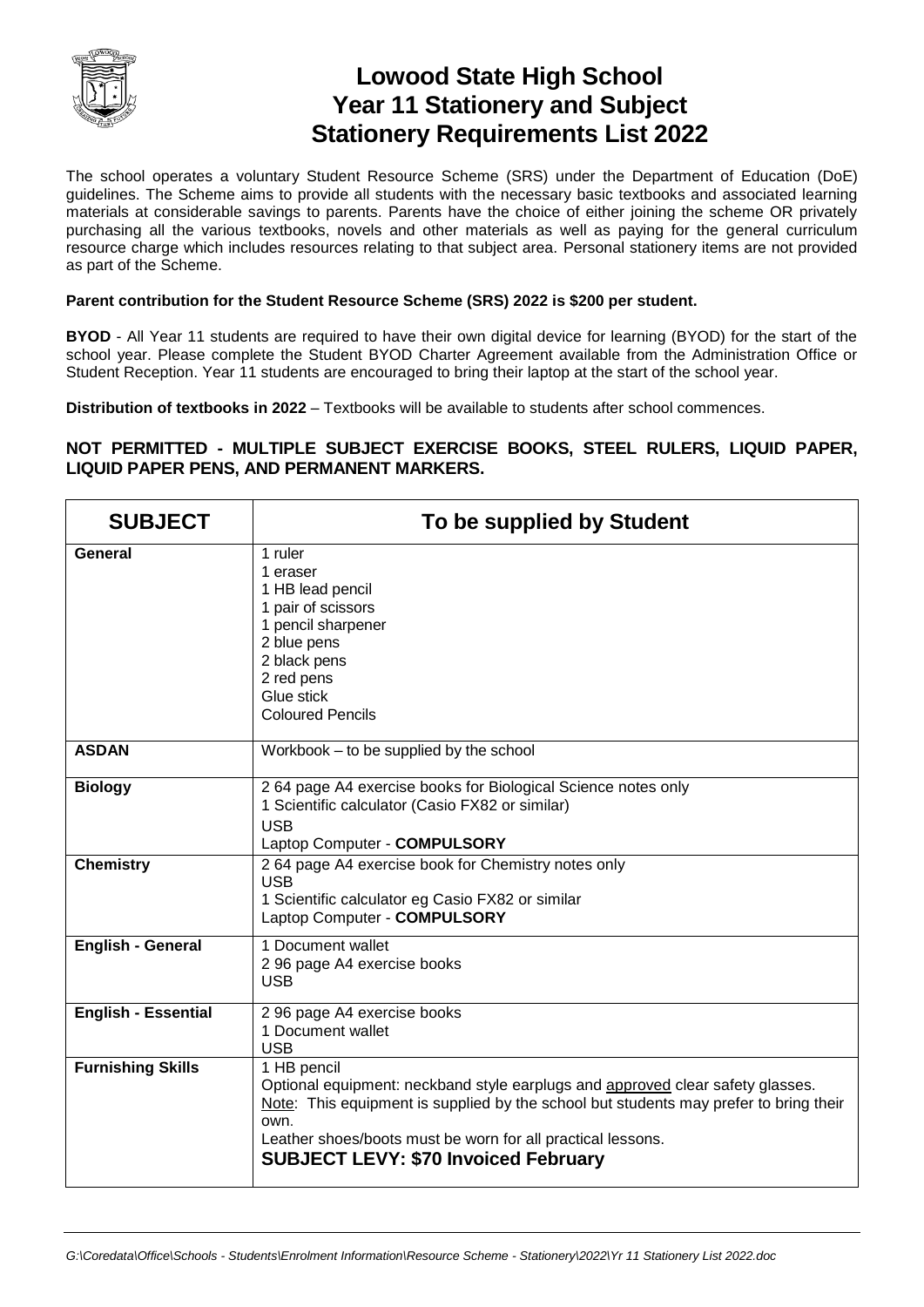| <b>SUBJECT</b>                                                                     | To be supplied by Student                                                                                                                                                                                                                                            |
|------------------------------------------------------------------------------------|----------------------------------------------------------------------------------------------------------------------------------------------------------------------------------------------------------------------------------------------------------------------|
| <b>Industrial Graphics</b><br><b>Skills</b>                                        | USB (optional)                                                                                                                                                                                                                                                       |
| Geography                                                                          | 4 96 page exercise books<br>Coloured pencils<br>Ruler<br><b>USB</b><br>1 Document wallet<br>A laptop computer for assignments and research is compulsory                                                                                                             |
| <b>Legal Studies</b>                                                               | 2 96 page A4 individual notebook<br>USB (to be used for all subjects)<br>A laptop computer for assignments and research is compulsory                                                                                                                                |
| <b>Essential Mathematics</b>                                                       | 2 64 page A4 exercise books<br>1 Scientific calculator (Casio FX82 or similar)<br>Ruler<br>Protractor<br>A laptop computer for assignments is compulsory                                                                                                             |
| <b>General Mathematics</b>                                                         | 4 64 page A4 exercise books<br>1 Scientific calculator (Casio FX82 or similar)<br>A laptop computer for assignments is compulsory<br>Display folder                                                                                                                  |
| <b>Mathematics Methods</b>                                                         | 4 64 page A4 exercise book<br>1 Scientific calculator (Casio FX82 or similar)<br><b>Compulsory:</b> Graphics Calculator must be "non-CAS" (Texas Instrument<br>Ti - 84PlusCE or similar)<br>A laptop computer for assignments is compulsory<br><b>Display Folder</b> |
| <b>Modern History</b>                                                              | 1 Document wallet<br>4 96 page A4 exercise books<br><b>USB</b><br>A laptop computer for assignments and research is compulsory                                                                                                                                       |
| <b>Sport &amp; Recreation</b>                                                      | 1 64 page A4 exercise book<br>Sports uniform<br>Hat<br><b>Compulsory Recreational Camp in Year 12 (Cost TBC)</b>                                                                                                                                                     |
| <b>Physics</b>                                                                     | 2 64 page A4 exercise books for Physics notes only<br>1 scientific calculator eg Casio FX82 or similar - essential<br><b>USB</b><br>Laptop Computer - COMPULSORY                                                                                                     |
| <b>Physical Education</b>                                                          | 1 96 page A4 exercise book<br>Hat<br>Sports Uniform<br><b>USB</b>                                                                                                                                                                                                    |
| <b>Social &amp; Community</b><br><b>Studies</b>                                    | 2 64 page A4 exercise books<br><b>USB</b><br>1 Document wallet                                                                                                                                                                                                       |
| <b>Certificate II in Active</b><br><b>Volunteering</b>                             | 1 A4 Display folder<br>1 64 page A4 exercise book<br><b>USB</b><br>All students need to bring their laptop computer to access the full curriculum                                                                                                                    |
| <b>Certificate II in Applied</b><br><b>Fashion Design and</b><br><b>Technology</b> | 1 64 page A4 exercise book<br>Display folder (with plastic pockets)<br><b>SUBJECT LEVY: \$65 Invoiced February</b>                                                                                                                                                   |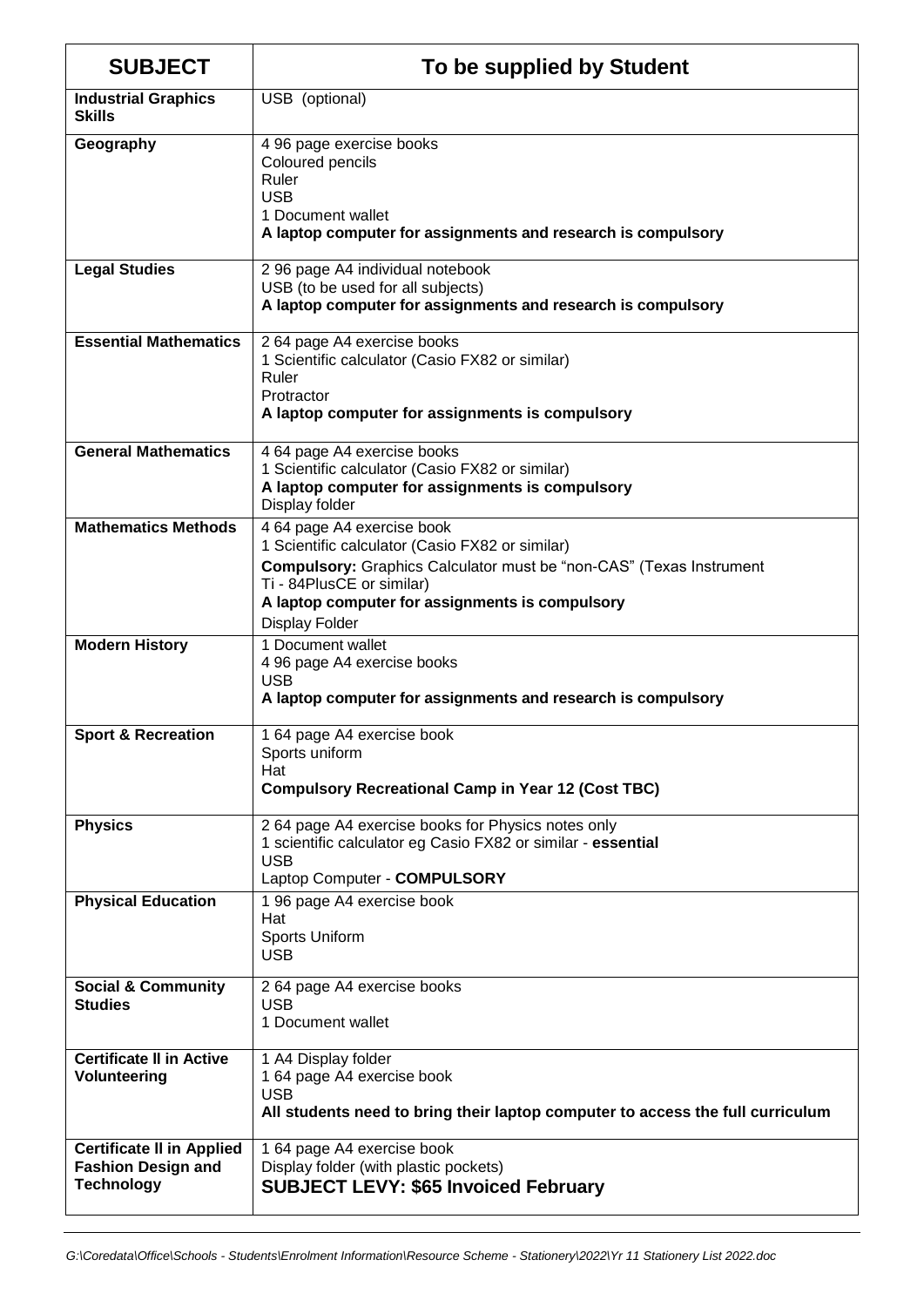| <b>SUBJECT</b>                                                    | To be supplied by Student                                                                                                                                                                                                                                                                                                                      |
|-------------------------------------------------------------------|------------------------------------------------------------------------------------------------------------------------------------------------------------------------------------------------------------------------------------------------------------------------------------------------------------------------------------------------|
| <b>Certificate III in</b><br><b>Aviation (Remote</b><br>Pilot)    | 1 A4 Display folder<br>1 64 page A4 exercise book<br><b>USB</b><br>In-ear headphones                                                                                                                                                                                                                                                           |
| Certificate II in<br><b>Workplace Skills</b><br>(Business)        | 1 A4 ring binder with plastic pockets or display book<br>USB stick (can be used for all subjects)<br><b>SUBJECT LEVY: \$15 Invoiced February</b>                                                                                                                                                                                               |
| Cert III in Business -<br><b>Binnacle</b>                         | <b>VET Qualification \$310</b><br>Payment of \$110 due by 30 March 2022<br>Payment of \$100 due by 22 June 2022<br>Payment of \$100 due by 14 September 2022<br>USB stick (can be used for all subjects)                                                                                                                                       |
| <b>Certificate IV in</b><br><b>Business</b>                       | <b>VET Qualification \$400</b><br>Payment of \$100 due by 39 March 2022<br>Payment of \$100 due by 22 June 2022<br>Payment of \$100 due by 14 September 2022<br>Payment of \$100 due by 29 March 2023<br>USB (can be used for all subjects)                                                                                                    |
| <b>Building and</b><br><b>Construction skills</b>                 | 1 HB pencil<br><b>Optional Equipment:</b><br>1 neckband style earplugs and approved clear safety glasses. Note: This equipment<br>is supplied by the school but students may prefer to bring their own.<br>Leather shoes/boots to be worn for all practical lessons<br><b>SUBJECT LEVY: \$40 Invoiced February</b>                             |
| <b>Cert III in Community</b><br>Theatre, Dance &<br><b>Events</b> | 1 128 page exercise book<br>Long black pants/tights<br>In-ear headphones<br>Highlighter<br>Display folder<br><b>SUBJECT LEVY: \$50 Invoiced February</b>                                                                                                                                                                                       |
| <b>Engineering Skills</b>                                         | 1 HB pencil<br><b>Optional Equipment:</b><br>1 neckband style earplugs and approved clear safety glasses. Note: This equipment<br>is supplied by the school but students may prefer to bring their own.<br>Leather shoes/boots to be worn for all practical lessons<br><b>SUBJECT LEVY: \$40 Invoiced February</b>                             |
| <b>Certificate III in Fitness</b><br><b>Binnacle Training</b>     | VET Qualification \$450 Includes Binnacle Training T-Shirt<br>Payment of \$150 due by 30 March 2022<br>Payment of \$100 due by 22 June 2022<br>Payment of \$100 due by 14 September 2022<br>Payment of \$100 due by 29 March 2023<br>1 64 page A4 binder book<br>1 BLUE Slimpic Wallet (document wallet)<br>1 Towel – for use in the gymnasium |
| Certificate II in<br><b>Financial Services</b>                    | 1 64 page exercise book<br>1 Display folder<br><b>USB</b>                                                                                                                                                                                                                                                                                      |